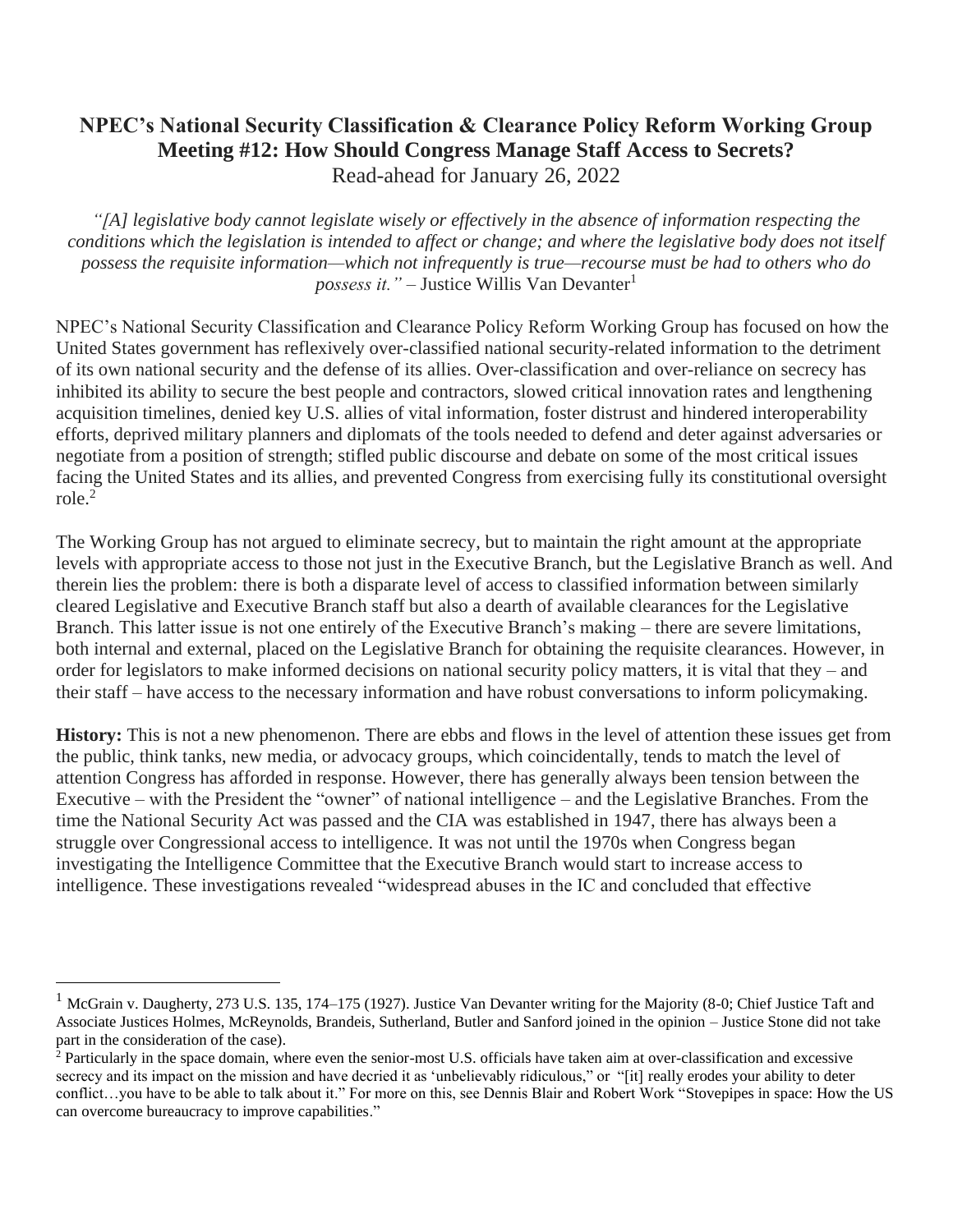congressional oversight was lacking."<sup>3</sup> The Senate would go on to establish its Select Committee on Intelligence (1976) and the House would follow a year later with its Permanent Select Committee on Intelligence (HPSCI). Even then, the Executive sought, and came to an agreement with Senate Leadership, to limit the number of compartmented clearances that would be granted – an agreement that has in principle remained to this day: SCI clearances for "the Vice President, the President Pro-Tempore, the Majority and Minority Leaders, and to regular staff members of the Senate Committees with clear need-to-know."<sup>4</sup> In recent years, and perhaps even more recently, there have been Congressional efforts to expand this. It has been reported that there was a bi-partisan majority of Senators who wrote a letter asking that each office be granted one TS/SCI clearance and that Senate Leadership was considering granting this request. On the House side, however, it has been rumored that Speaker Pelosi adamantly opposes altering the clearance policy.

The Executive Branch has not routinely provided Congress with four general types of intelligence information:

- 1. Identities of intelligence sources;
- 2. "Methods" used in collecting and analyzing intelligence;
- 3. "Raw" or "lightly" evaluated intelligence; and
- 4. Written products tailored to the specific needs of the President or other high-level officials<sup>5</sup>

Executive Branch officials have commonly cited a need to protect against "leaks" as one of the top reasons for limited Congressional access to intelligence. This, of course, raises several questions: why are similarly cleared (or in the case of elected officials – constitutionally entrusted) individuals in the Legislative Branch considered more likely to leak information than their counterparts in the Executive Branch? Does the Executive Branch abuse this power by over-classifying otherwise non-classified information to avoid scrutiny or public debate? How reliable are the background investigations that ultimately assess whether an individual is trustworthy and can protect sensitive national security information?

Other reasons cited for restricting Congressional access to intelligence: it would be "dangerous" for Members and their staff to gain access to "raw" intelligence and make policy decisions based upon that, and Congress lacks the capacity to securely store intelligence.<sup>6</sup> The latter seems to be a procedural hurdle that the Congress could overcome by acquiring more secure space. The former remains a matter of contention. A corollary issue to the former that has been raised is the matter of "finished" intelligence products. What Members and staff see then, if not allowed access to "raw" intelligence is a final product – but what they are generally not given is the level of confidence in which the IC supports its conclusions, nor are they made aware of differing levels of confidence or assessments made by the individual components of the IC. The argument has been made that it

<sup>3</sup> For a more detailed discussion, see CRS Reports R40136, *Congress as a Consumer of Intelligence Information*, by Alfred Cumming and Richard A. Best Jr. CRS Report RL32525, *Congressional Oversight of Intelligence: Current Structure and Alternatives,* by Frederick M. Kaise; etc.

<sup>&</sup>lt;sup>4</sup> In 1978, Senators Byrd and Baker (then Majority and Minority Leaders, respectively) had an exchange of letters with CIA Director Turner in which they arrived at this agreement. The Senators went on to request an additional four compartmented clearances and also established the terms in which the requests for clearances would be made. An internal memo dated 9 August 1978 regarding the push for more compartmented access for Congressional staff, was appears to be talking points meant to be deployed in a meeting with Congressional staff on the subject provides two interesting points: that the Director was willing to grant such clearances but that they "have to draw the line somewhere; if we grant one Senator's personal staff man a compartmented clearance we will be forced to do so for all 100 Senators."

<sup>5</sup> *Congress as a Consumer of Intelligence Information*, by Alfred Cumming and Richard A. Best Jr. CRS Report R40136. 6 Ibid.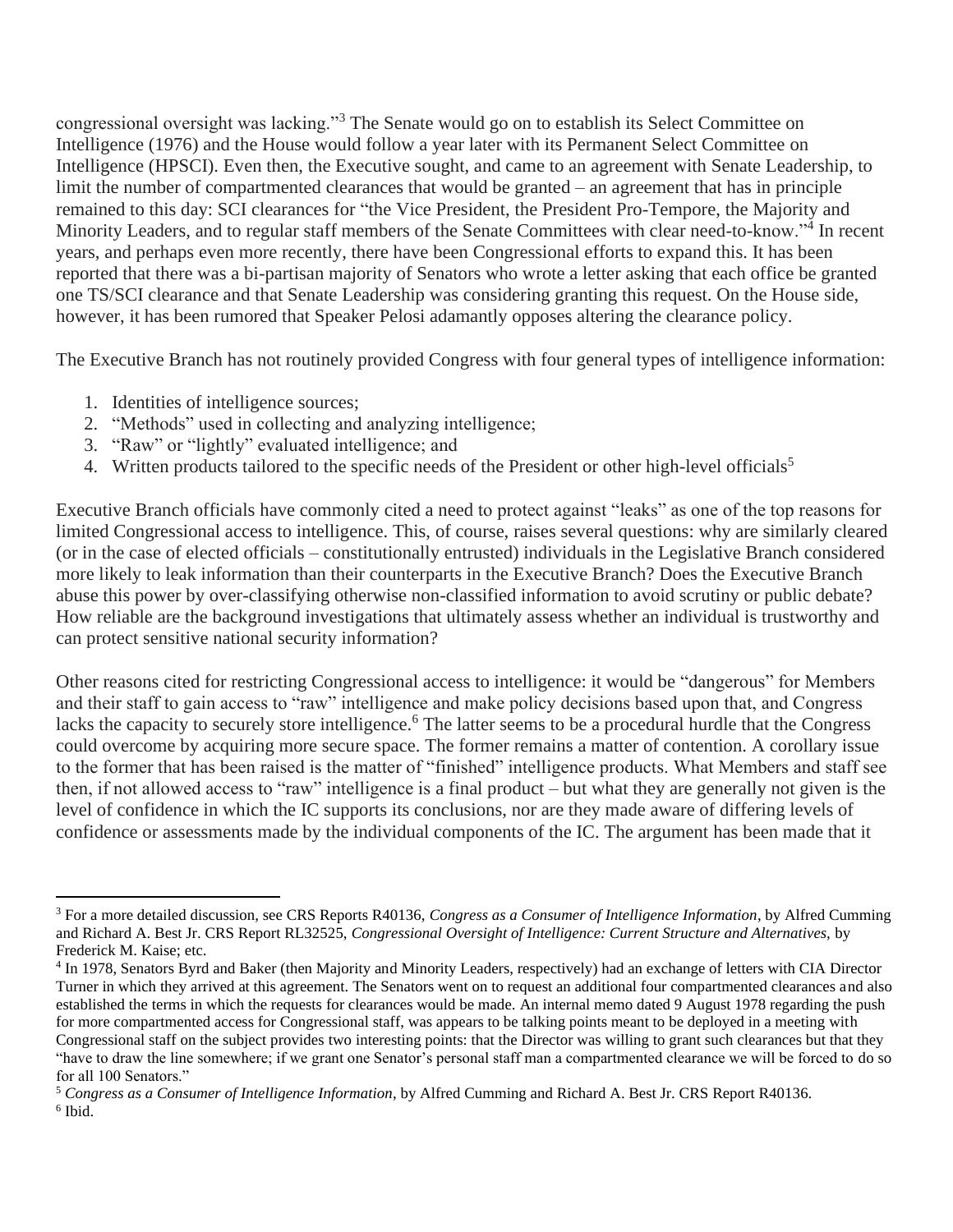would be important for policymakers to have access to the array of assessments so that they are aware of other analyses when making their policy decisions.

**Current situation:** According to a 2020 Project on Government Oversight (POGO) [report,](https://www.pogo.org/report/2020/02/a-primer-on-congressional-staff-clearances/) there is no public accounting for the number of clearances held in the House of Representatives.<sup>7</sup> However, in 2019, the Senate was reported to have 637 staff with active security clearances (353 Secret/Top Secret; 284 Top Secret/SCI).<sup>8</sup> It would be fair to assume that the House of Representatives would have two-to-three times more cleared staff as the Senate, leaving an estimated 2,000-2,500 cleared Congressional staff (though for reasons to be addressed later, it is likely that the number of TS/SI-cleared staff on the House side is in parity with those on the Senate side). This number likely includes the number of cleared individuals at [the eight legislative](https://sgp.fas.org/crs/misc/R42072.pdf) branch agencies and entities (GAO, LOC, CRS, GPO, AOC, USCP, CBO and OCWR).<sup>9</sup> The number does not include the Members of Congress themselves, who by virtue of being constitutional officers and "by tradition and practice, United States officials who hold positions prescribed by the Constitution…are deemed to meet the standards of trustworthiness for eligibility for access to classified information."<sup>10</sup> A key distinction to note here is that even Members of Congress are not exempt from the "need-to-know" requirement, and thus do not have unlimited access to classified information.

In the House, each Member is allowed no more than two staff from their personal office to possess security clearances. Each office varies, but often one of these two slots is taken by the Member's Chief of Staff, leaving only one remaining slot for the legislative staff. There have been concerns raised that some view having the clearance as a status symbol and do not use it in a substantive manner. Regardless of how it is used by offices, neither of these two slots dedicated to Member offices can receive TS/SCI clearances. These clearances are generally set aside for Committee and Leadership staff.

In the Senate, each Senator is afforded two cleared staffers in their personal offices, though not at the TS/SCI level. A Senator gets an additional cleared staffer (eligible to access compartmented information) if they sit on one of the standing national security committees (Armed Services; Appropriations subcommittees on Defense and State, Foreign Operations, and Related Programs; Foreign Relations; and, Homeland Security and Governmental Affairs) – sometimes referred to as a Personal Representative of the Member (PRM). This number can vary, but generally represents slightly more than one-third of the Senate. Each Senator is also

 $7$  In June 2021, the National Security Counselors organization sent a letter to the House Sergeant at Arms requesting copies of the House Security Policy Manual and the FY2019 and FY2020 reports on legislative branch security clearances under the common law right of access. On [July 12, 2021,](https://www.politico.com/f/?id=0000017b-5501-d185-a97b-7f1f4c620000) Douglas N. Letter, General Counsel for the United States House of Representatives issued a response letter denying the request, stating that the common law of access does not entitle their client to the documents requested, arguing the documents are not public records subject to the law and are not "records of any official government action," that they are "absolutely protected by the Speech or Debate Clause," and that Congress makes its own determinations as to which of its materials shall be made public.

<sup>8</sup> https://www.pogo.org/report/2020/02/a-primer-on-congressional-staff-clearances/

<sup>9</sup> A September 1978 memo, declassified in 2001, from the Under Secretary of Defense to the Director of the CIA reported that the DoD's review of security clearances granted to Congressional staffers was "presently 431 staffers, including GAO, who have compartmented security clearances recognized by DoD…in addition, there are 591 staffers, including the Library of Congress and Congressional Budget Office, who have Top Secret or Secret clearances recognized by the Department." The review was the result of an exchange of letters between then Speaker of the House, Tip O'Neil, and then CIA Director, Stansfield Turner.

<sup>&</sup>lt;sup>10</sup> The author of Congressional Research Service report R43216, "Security Clearance Process: Answers to Frequently Asked Questions" (Updated October 7, 2016) quotes this from the Information Security Oversight Office (ISOO), Classified Information Nondisclosure Agreement (Standard Form 312) Briefing Booklet, Spring 2001, p. 66, at http://www.archives.gov/isoo/training/standard-form-312.pdf. I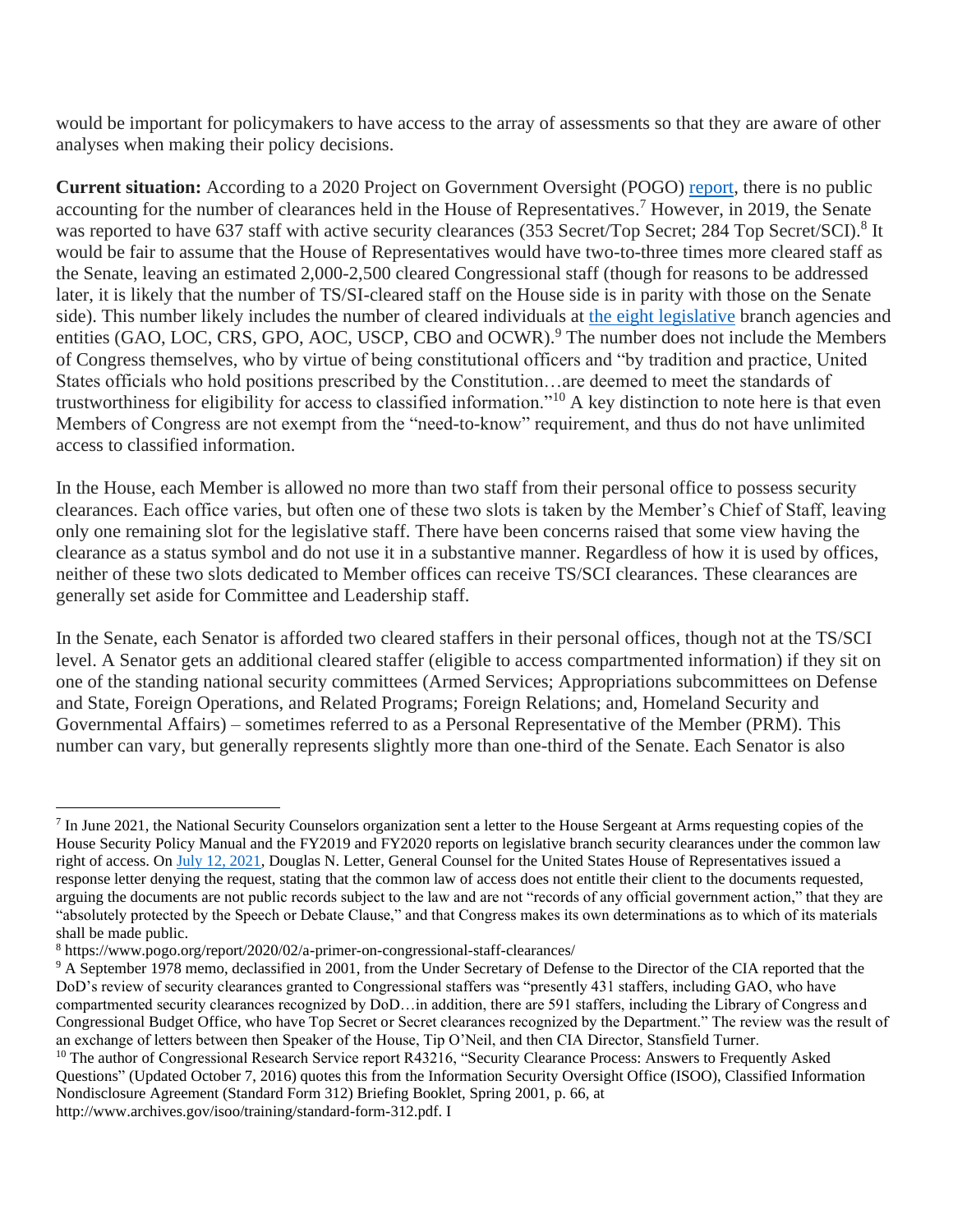afforded a slot for an additional Executive Branch fellow or detailee who may carry a clearance by virtue of their position with their home agency and a slot for a system administrator with a Secret clearance.

Though the numbers vary from year-to-year (and the transparency in public reporting also varies), the number of individuals holding U.S. security clearances has hovered over 4 million for at least the last 7 years.<sup>11</sup> This number is fairly evenly split among federal employees and contractors. POGO also reports that there may be tens of thousands of foreign politicians, civilians, military members and contractors that have been granted access to SCI information under bilateral agreements.<sup>12</sup> The number of individuals eligible to access compartmented information is estimated to be in the hundreds of thousands, if not a million or more.

Even if the number of eligible Congressional staff doubled or tripled, it would still represent a fraction of a percent of the total number of cleared individuals. Since the shift toward electronic communications and electronic storage, the number of classified products has exploded. Whether this is a result of over-classification is debatable, but Congress has been ill-suited (out of a combination of lack of access and its own inability to properly address the situation) to keep pace with such rapid proliferation of classified information.<sup>13</sup>

**Solutions:** So how should Congress manage staff access to secrets? Congress has the constitutional right to conduct oversight and to legislate public policy. It is both necessary and proper to request, and be granted, access to classified information in order to help formulate policies. There are a series of steps Congress can take in the short, medium, and long term in order to ensure Members and their staff receive the requisite access to information.

**Short term:** If reports are accurate, the Senate Leadership should agree to the request from a bi-partisan majority of its members to allow for (at least) one TS/SCI-cleared individual per office. As we have discussed, only about a third of the Senators sit on Committees that would allow them to have such a cleared individual on staff. This is untenable as most Senators are left relying on Committee staff, or no one, to read all necessary information and brief them. Personal office staff know their Senators the best – having a staffer that can access the materials and then brief the Senator on the issues they know will be most relevant to them is important. The House should follow suit. If Leadership is resistant, his might help foster interest in creating a bi-partisan, bicameral Classification and Security Clearance Reform caucus — something interested Members of Congress need to create if they wish to act on this and other Congressional classification and clearance policy issues.

At a minimum, Congress should mandate further reporting on clearances. As noted above, there have been reports requested, but those reports have not, and will not be made public. Congress should mandate additional GAO reviews – to be unclassified and publicly available - on the number of clearances disaggregated by security level, by committee/office (including support offices), and the amount of resources needed to ensure

<sup>&</sup>lt;sup>11</sup> The POGO report cites a number "in excess of 4 million," referencing the ODNI's Fiscal Year 2017 Annual Report on Security Clearance Determinations. In FY2015, the ODNI reported a total of 4,249,053 individuals eligible to hold a clearance, which was down from 4,514,576 from a year earlier. For the FY2019 report, there were 4,243,937 individuals eligible compared to 4,074,815 a year earlier.

<sup>&</sup>lt;sup>12</sup> POGO footnote 31: See "British-U.S. Communications Intelligence Agreement," National Security Agency (March 5, 1946), available at https://www.nsa.gov/Portals/70/documents/news-features/declassified-documents/ukusa/agreement\_outline\_5mar46.pdf. For more background, see "Not so secret: deal at the heart of UK-US intelligence," The Guardian (June 25, 2010), available at https://www.theguardian.com/world/2010/jun/25/intelligence-deal-uk-us-released.

<sup>&</sup>lt;sup>13</sup> In its 2017 Report to the President, the Information Security Oversight Office reported that in the last 10 years, there has been a 250% increase in the amount of classified information and over a 370% increase in the amount of Top Secret and Top/Secret/SCIeligible information.